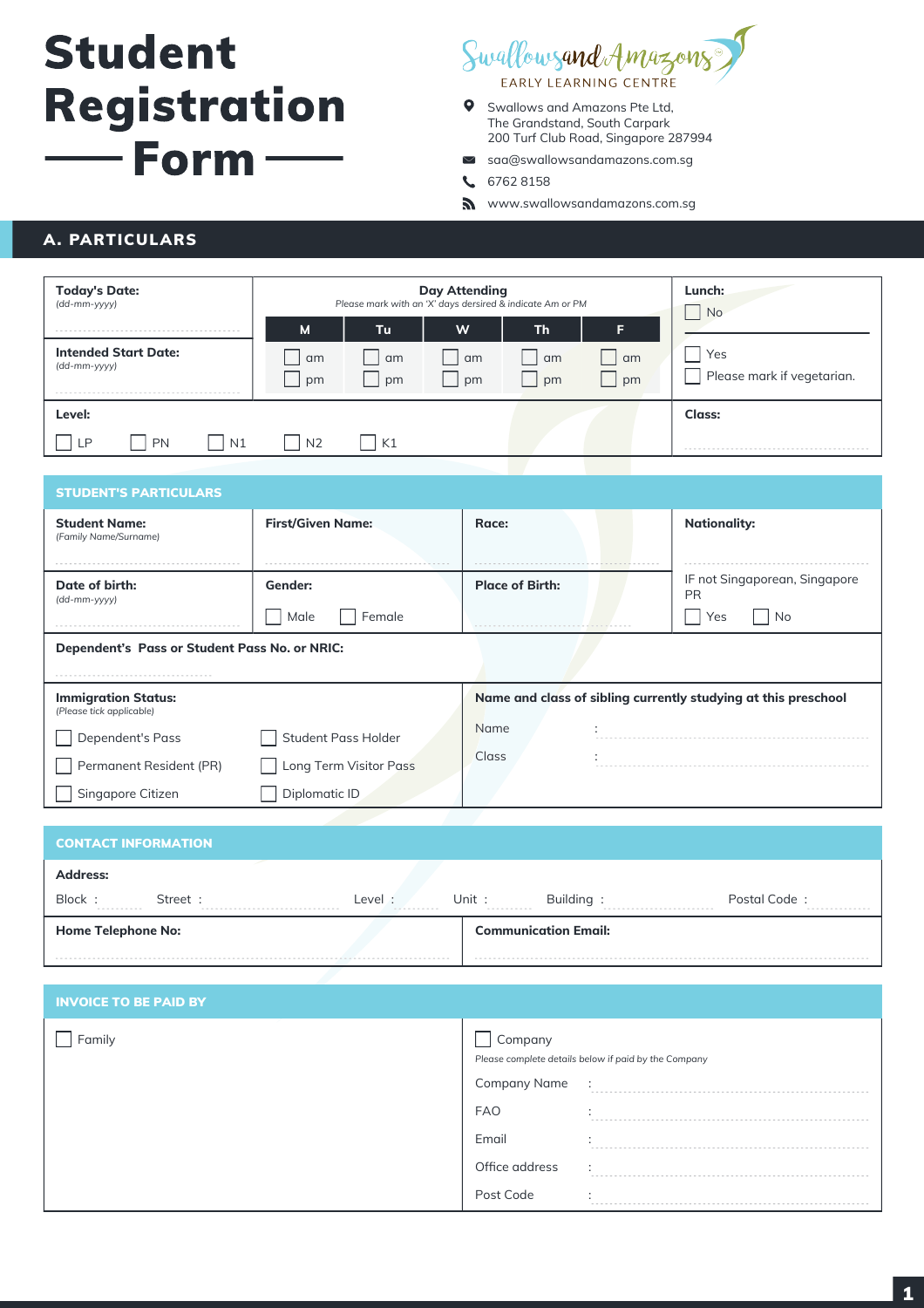### B. PARENT / LEGAL GUARDIAN CONTACT INFORMATION

| Name:                                                         | <b>Father</b>                                                                             | <b>Mother</b>                               |  |
|---------------------------------------------------------------|-------------------------------------------------------------------------------------------|---------------------------------------------|--|
| as in NRIC/EP/DP                                              |                                                                                           |                                             |  |
| <b>Contact type:</b>                                          | <b>Primary Contact</b><br>Emergency contact                                               | <b>Primary Contact</b><br>Emergency contact |  |
|                                                               | Dependent's Pass                                                                          | Dependent's Pass                            |  |
|                                                               | Permanent Resident (PR)                                                                   | Permanent Resident (PR)                     |  |
| <b>Immigration Status:</b>                                    | Singapore Citizen                                                                         | Singapore Citizen                           |  |
|                                                               | Student Pass Holder                                                                       | Student Pass Holder                         |  |
|                                                               | Long Term Visitor Pass                                                                    | Long Term Visitor Pass                      |  |
|                                                               | Diplomatic ID                                                                             | Diplomatic ID                               |  |
| <b>NRIC/FIN No.:</b>                                          |                                                                                           |                                             |  |
| <b>Occupation:</b>                                            |                                                                                           |                                             |  |
| <b>Nationality:</b>                                           |                                                                                           |                                             |  |
| <b>Office Number:</b>                                         |                                                                                           |                                             |  |
| <b>Home Number:</b>                                           |                                                                                           |                                             |  |
| <b>Mobile Number:</b>                                         |                                                                                           |                                             |  |
| Email:                                                        |                                                                                           |                                             |  |
|                                                               | Block:<br>Street :                                                                        | Block:<br>Street :                          |  |
| Address:                                                      | Unit:<br>Level:                                                                           | Level:<br>Unit:                             |  |
|                                                               | Building:<br>Postal code:                                                                 | Building:<br>Postal code:                   |  |
|                                                               | Please tick, if same as child's.<br><b>OR</b><br>$\mathbf{1}$                             | Please tick, if same as child's.<br>OR I    |  |
| Please tick this box $\Box$                                   |                                                                                           |                                             |  |
| This will facilitate ease of party and play date orgaisation. | If you authorise us to release your contact details to parents within your child's class. |                                             |  |

# C. EMERGENCY CONTACT

| Name:                                                              | <b>Relationship:</b>                                    |
|--------------------------------------------------------------------|---------------------------------------------------------|
| <b>Address:</b><br>Block:<br>Street:<br>Level :<br>.<br>---------- | Postal Code:<br>Unit :<br>Building:<br>-----------<br>. |
| <b>Mobile No:</b>                                                  | <b>Communication Email:</b>                             |

# D. MEDICAL HISTORY

| 1. Is your child under medical care?                                                                                                                                       | Yes<br>No                                                                                                     |
|----------------------------------------------------------------------------------------------------------------------------------------------------------------------------|---------------------------------------------------------------------------------------------------------------|
| 2. Is your child taking any medication?                                                                                                                                    | Yes<br>No                                                                                                     |
| 3. If so, what kind? For what?                                                                                                                                             |                                                                                                               |
| 4. Does your child have any heart problems, breathing problems,<br>or other physical/medical problems that our teachers should be<br>aware of?<br>(If so, please explain.) |                                                                                                               |
| 5. Has your child been assessed by any of the following:<br>(check all applicable)                                                                                         | Occupational Therapist<br>No<br>Speech Therapist<br>Child Psychologist<br>Paediatric Neurologist<br>Dietician |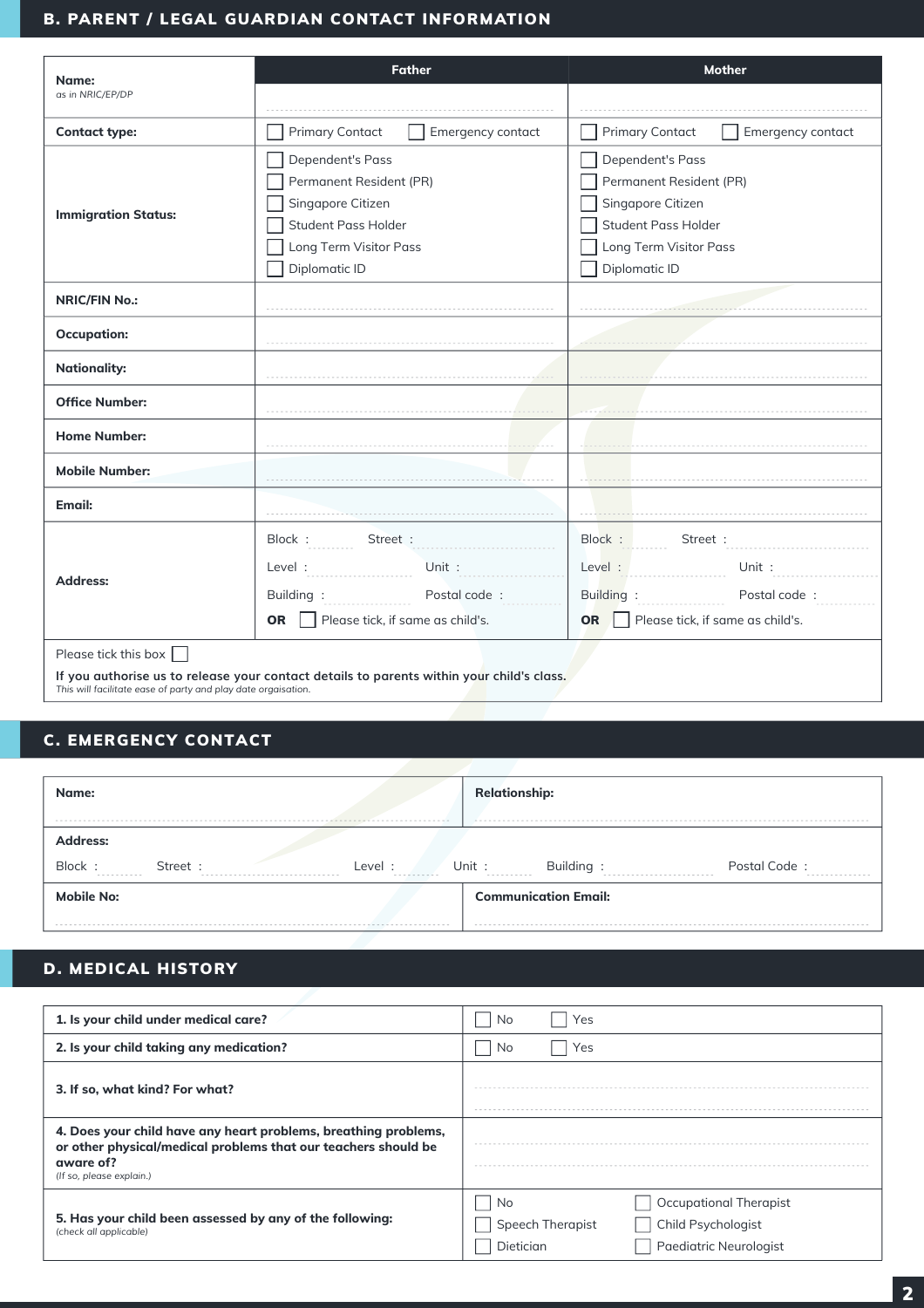| 6. Does you child have an IEP (Individual Learning Plan)?                                     | No<br>Yes                                                                                          |
|-----------------------------------------------------------------------------------------------|----------------------------------------------------------------------------------------------------|
| 7. Does your child have any known allergies?<br>(Please list)                                 |                                                                                                    |
| 8. Are there any foods that your child cannot eat?                                            |                                                                                                    |
| 9. Name and contact details of your child's physician. Please put<br>in N/A if not applicable | Physician's Name:<br>Practice/Surgery Name:<br>Telephone Number:<br>Address (incluing post code) : |

# E. CONSENT

| <b>SWALLOWS AND AMAZONS WALKABOUT PERMISSION SLIP</b>                                                                                                                                                                                   |                                                                                                                                              |  |
|-----------------------------------------------------------------------------------------------------------------------------------------------------------------------------------------------------------------------------------------|----------------------------------------------------------------------------------------------------------------------------------------------|--|
| Location                                                                                                                                                                                                                                | The Grandstand and the Surroundings                                                                                                          |  |
|                                                                                                                                                                                                                                         |                                                                                                                                              |  |
|                                                                                                                                                                                                                                         |                                                                                                                                              |  |
|                                                                                                                                                                                                                                         |                                                                                                                                              |  |
|                                                                                                                                                                                                                                         |                                                                                                                                              |  |
|                                                                                                                                                                                                                                         |                                                                                                                                              |  |
|                                                                                                                                                                                                                                         |                                                                                                                                              |  |
|                                                                                                                                                                                                                                         |                                                                                                                                              |  |
|                                                                                                                                                                                                                                         |                                                                                                                                              |  |
|                                                                                                                                                                                                                                         |                                                                                                                                              |  |
|                                                                                                                                                                                                                                         |                                                                                                                                              |  |
| indicated above.                                                                                                                                                                                                                        | I give permission for the above mentioned child to participate on the walkabouts and trips within The Grandstand and the Surroundings as     |  |
|                                                                                                                                                                                                                                         | I do not give permission for the above mentioned child to participate on the walkabouts and trips within The Grandstand and the Surroundings |  |
| as indicated above.                                                                                                                                                                                                                     |                                                                                                                                              |  |
| <b>SWALLOWS AND AMAZONS CONTACT DETAILS RELEASE SLIP</b>                                                                                                                                                                                |                                                                                                                                              |  |
|                                                                                                                                                                                                                                         | Mum<br>Dad<br>Guardian (cross applicable)                                                                                                    |  |
|                                                                                                                                                                                                                                         |                                                                                                                                              |  |
|                                                                                                                                                                                                                                         | Primary Contact's name.<br>Primary Contact's Mobile Number.                                                                                  |  |
|                                                                                                                                                                                                                                         | Primary Contact's Home Number.                                                                                                               |  |
|                                                                                                                                                                                                                                         | Primary Contact's email address.                                                                                                             |  |
|                                                                                                                                                                                                                                         |                                                                                                                                              |  |
|                                                                                                                                                                                                                                         |                                                                                                                                              |  |
| give permission for the release of my contact details to parents of students' attending Swallows and Amazons.<br>I do not give permission for the release of my contact details to parents of students' attending Swallows and Amazons. |                                                                                                                                              |  |
|                                                                                                                                                                                                                                         |                                                                                                                                              |  |
| SWALLOWS AND AMAZONS CONSENT TO USE PERSONAL CONTACT DETAILS                                                                                                                                                                            |                                                                                                                                              |  |
| The Personal Data Protection Act 2012 (the "PDPA") establishes a general data protection law in Singapore, which governs the collection,<br>use and disclosure of individuals' personal data by organisations.                          |                                                                                                                                              |  |

The PDPA contains 2 main sets of provsions, covering data protection and the Do Not Call registry (the "DNC"). If you have registered your Singapore telephone numbers, including mobile, fixed-line, residential and business numbers with this registry, we may be unable to contact you via these telephone number(s).